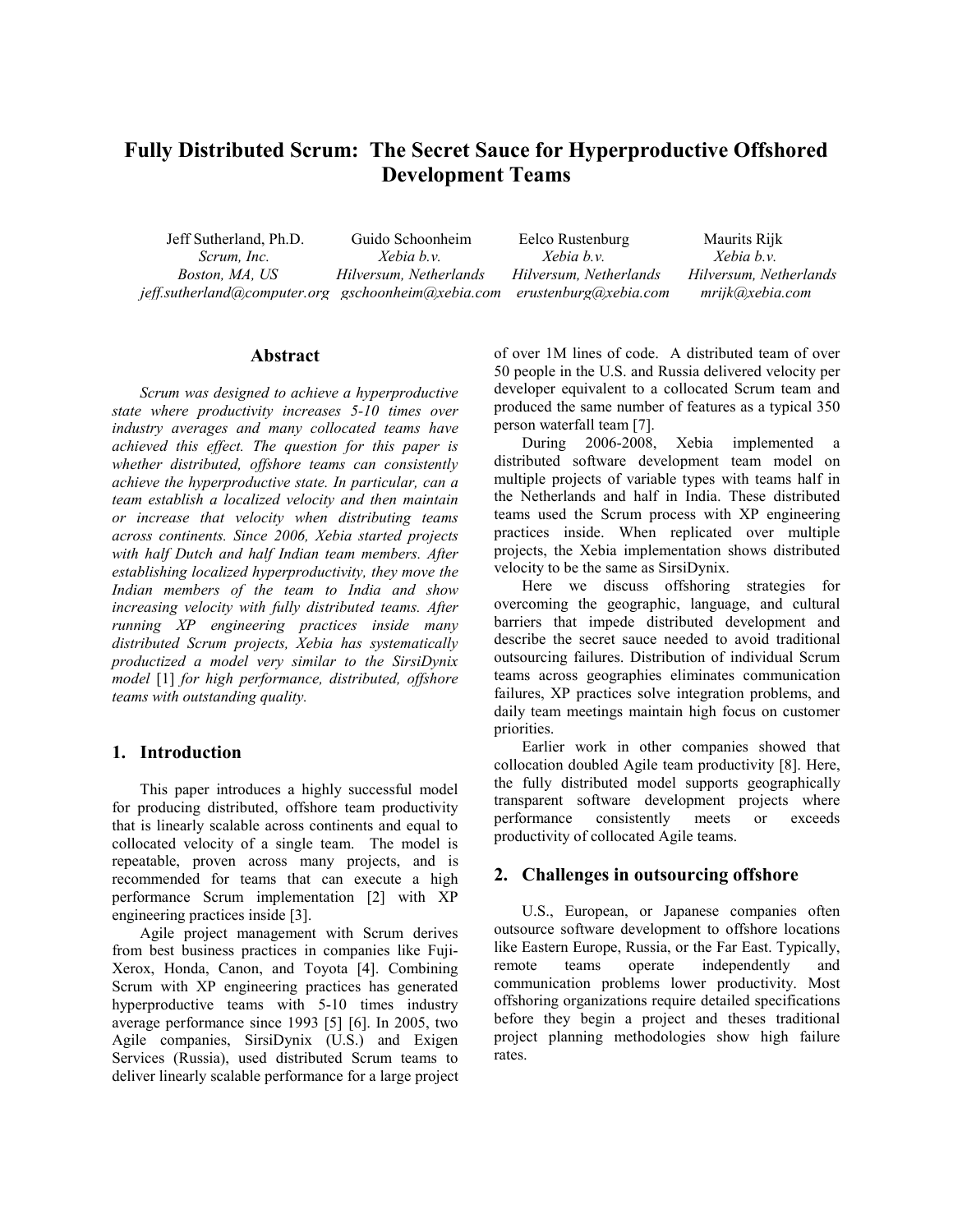The hidden costs of offshoring are significant, beginning with startup costs. Barthelemy [8] surveyed 50 companies and found that 14% of outsourcing to offshore operations were failures. In the remainder, costs of transitioning to a new vendor often canceled out anticipated savings from low labor costs. The average time from evaluating offshoring to beginning of vendor performance was 18 months for small projects. As a result, the MIT Sloan Management Review advises readers not to outsource critical IT functions offshore.

The three key advantages that offshoring strives to achieve are (1) lower costs of labor, (2) capture talent not available locally, and (3) increase and decrease project size without layoffs. The first is not easily achievable. At PatientKeeper (a MIT startup company in 2000) during 2004-2007, the break even point for outsourcing was achieved only when Indian developers cost less than 10% of American developers. The PatientKeeper Board permanently terminated outsourcing after reviewing these ROI data.

Capturing external talent may also be a problem. Jack Blount, CEO of Dynix and former COO of Borland refused to outsource to India and China after he verified that annual turnover rates were 30-50% [9]. And increasing staff by outsourcing can often result in loss of core knowledge when offshore staff leaves a project.

Achieving promised benefits of outsourcing requires real cost savings, stable offshore teams, and a strategy for retaining core knowledge onshore. This can be achieved with fully distributed Agile teams that can maintain the same velocity as onshore teams and with onshore teams that maintain the same knowledge level as offshore teams.

## **3. Distributed Scrum team models**

Here we consider three distributed Scrum models commonly observed in practice.

**Isolated Scrums** - Teams are isolated across geographies.

**Distributed Scrum of Scrums** – Scrum teams are isolated across geographies and integrated by a Scrum of Scrums [6] that meets regularly across geographies.

**Fully distributed Scrums** – Scrum teams are cross-functional with members distributed across geographies.

Isolated Scrums as in the Google AdWords project have reported the need for improve communication practices. Best practice recommended by the Scrum Alliance is a Distributed Scrum of Scrums model. This model partitions work across cross-functional, isolated Scrum teams while eliminating most dependencies between teams. Scrum teams are linked by a Scrum-of-Scrums where ScrumMasters (team leaders/project managers) meet regularly across locations. The Fully Distributed Scrum model, as shown in Xebia's OneTeam model, has all teams fully distributed and each team has members at multiple locations. While this appears to create communication and coordination burdens, the daily Scrum meetings actually help to break down cultural barriers and disparities in work styles while simultaneously enhancing customer focus and offshore understanding of customer needs. On enterprise implementations, it organizes the project into a single whole with an integrated global code base.

Maximum business value is delivered in Scrum by implementing the Product Backlog in order of business value of features. Xebia product features are represented by user stories and size of a story is represented in story points [5]. Xebia teams measure cost in Euros per user story. The value of the feature divided by actual cost is the prime indicator of business value delivered and this is directly proportional to the velocity of the team in story points per iteration.

Xebia teams consistently validate that distributed velocity equals collocated velocity as measured by cost per story point, a direct indicator of business value. The Fully Distributed Scrums model is recommended for experienced Agile teams in multiple locations because cost per story point is the same as localized teams and, counterintuitively, Xebia distributed teams have better focus on executing stories that fit customer needs than localized teams.

The best standard metric to compare productivity across projects is Function Points as it directly represents features delivered. Capers Jones demonstrated years ago that the number of features delivered in Function Points can be estimated by "back-firing" using lines of code delivered [7]. While this is a less direct measure of business value, it is the best measure available to compare teams industry wide.

One might argue that delivering lots of code may not produce business value. Scrum teams running XP engineering practices deliver more features per line of code than industry average project teams because:

- Scrum orders Product Backlog by business value and assures lines of code delivered maximize business value.
- The XP practice of refactoring eliminates many thousands of lines of code that would remain static in the code base of a waterfall team.

The net result is that comparisons of business value delivered by Scrum/XP teams is conservative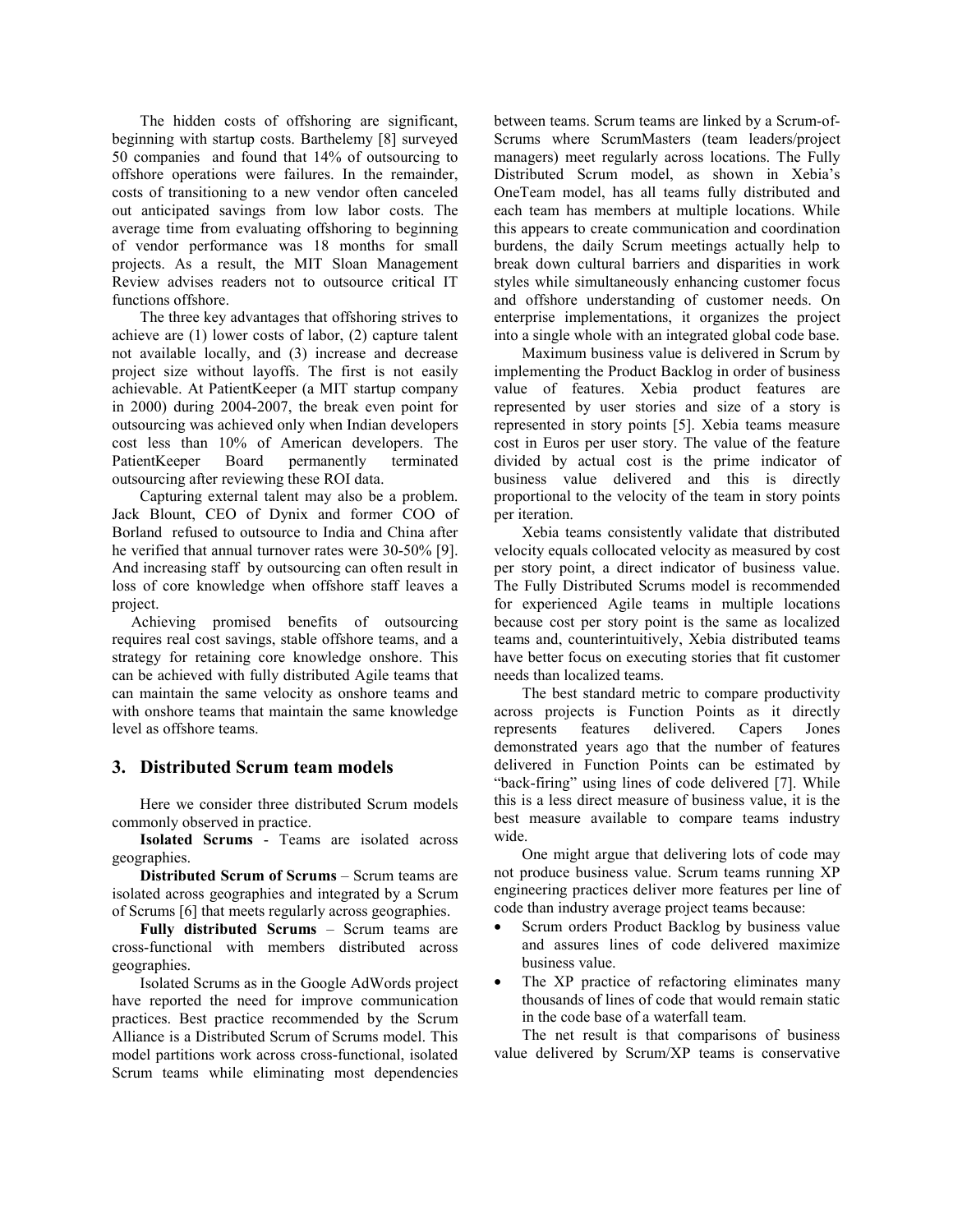compared to waterfall teams when measured by any indicator affected by lines of code.

Thus the message of this paper is that Xebia Scrum/XP teams deliver Function Points over seven times faster than industry average waterfall teams and the Function Points they deliver have higher business value than the waterfall teams by over an order of magnitude. Since this value is delivered at the same cost per story point, and this cost is a direct indicator of business value, either locally or distributed, and no other model in the history of software development has demonstrated this capability, the OneTeam model is recommended for distributed development by those Agile teams capable of executing it.

# **4. Xebia ProRail PUB case study**

The model for Fully Distributed Scrums is best illustrated by a real life example of a Xebia OneTeam project; the ProRail PUB project.

ProRail, the logistical and infrastructural part of the Dutch railways, has been developing a new information system for travelers. Information about train departure times is stored centrally and updated with information from the rail network. When a train is delayed or arrives early this information is captured by sensors in the infrastructure as well as by manual actions to update train information.

The publishing of this information to travelers on all the railway stations throughout the Netherlands is the scope of Xebia's development assignment. Development included the aggregation and distribution system (combining real time information about multiple trains into messages relevant for stations), the client in the displays, the audio system and the controlling and monitoring interfaces. As this is a mission critical, high-availability enterprise system with large visibility, the non-functional requirements are extensive.

Time was critical due to previous waterfall team failures and meeting deadlines was a key criteria. The transparency and empirical project control that Scrum delivers were key incentives for the client to engage Xebia. The choice to make it an offshore project was driven by cost and scalability.

#### **4.1.Project structure and scaling**

Xebia initiated the PUB project with a short initiation phase where the product backlog was developed, basic architecture constraints were established and QA, Acceptance and Requirements management were set up with the customer.

After three weeks of project initiation, a collocated Dutch development team completed the first two iterations. Iteration length was set at two weeks throughout the project. Indian team members were included onsite starting with the third iteration. Both Dutch and Indian team members worked as a single collocated Scrum team with a single sprint backlog, following all XP engineering practices.

In the shared onsite iterations the team members forged personal relationships to last throughout the project and Indian team members acquired a good sense of customer context. It also got everyone aligned concerning practices, standards, tooling, and natural roles in the team formed. After three iterations the onsite Indian team members returned to India. During these first 5 iterations (10 weeks) the team established collocated hyperproductivity.

The project scaled up after Indian team members returned home. Engineers were added and two new teams were formed, each with members in multiple locations. Careful attention is paid to spreading the experience among the new teams and practices like pair programming are used to get new members up to speed. This cell division like process is repeated until the project is at the desired scale.

The project scaled up to three fully distributed Scrum teams and a fourth local Scrum team, with a total of 25 people. The different teams shared the same product backlog but used their own sprint backlogs.

At the end of the project the teams were scaled down and merged. As the client preferred to work with Dutch engineers for maintenance the Indian side was scaled down further. This was no problem since the use of distributed teams also ensures distributed knowledge.

The total size of the Xebia realization on this project is about 20 man-years, 100.000+ lines of code over a period of 11 months.

#### **4.2.Advantages realized**

The Xebia OneTeam approach for Fully Distributed Scrum teams delivers the same results as a well running collocated Scrum team even in an offshoring situation. Different aspects of the PUB project can illustrate this.

**4.2.1. Productivity.** During the project, velocity is determined by the number of story points that the team can realize in a single iteration. As story points are not translatable between projects the PUB project size has also been measured in function points. This measure has been done for both the old (failed) implementation and the new implementation by Xebia and these figures correspond. While this only approximates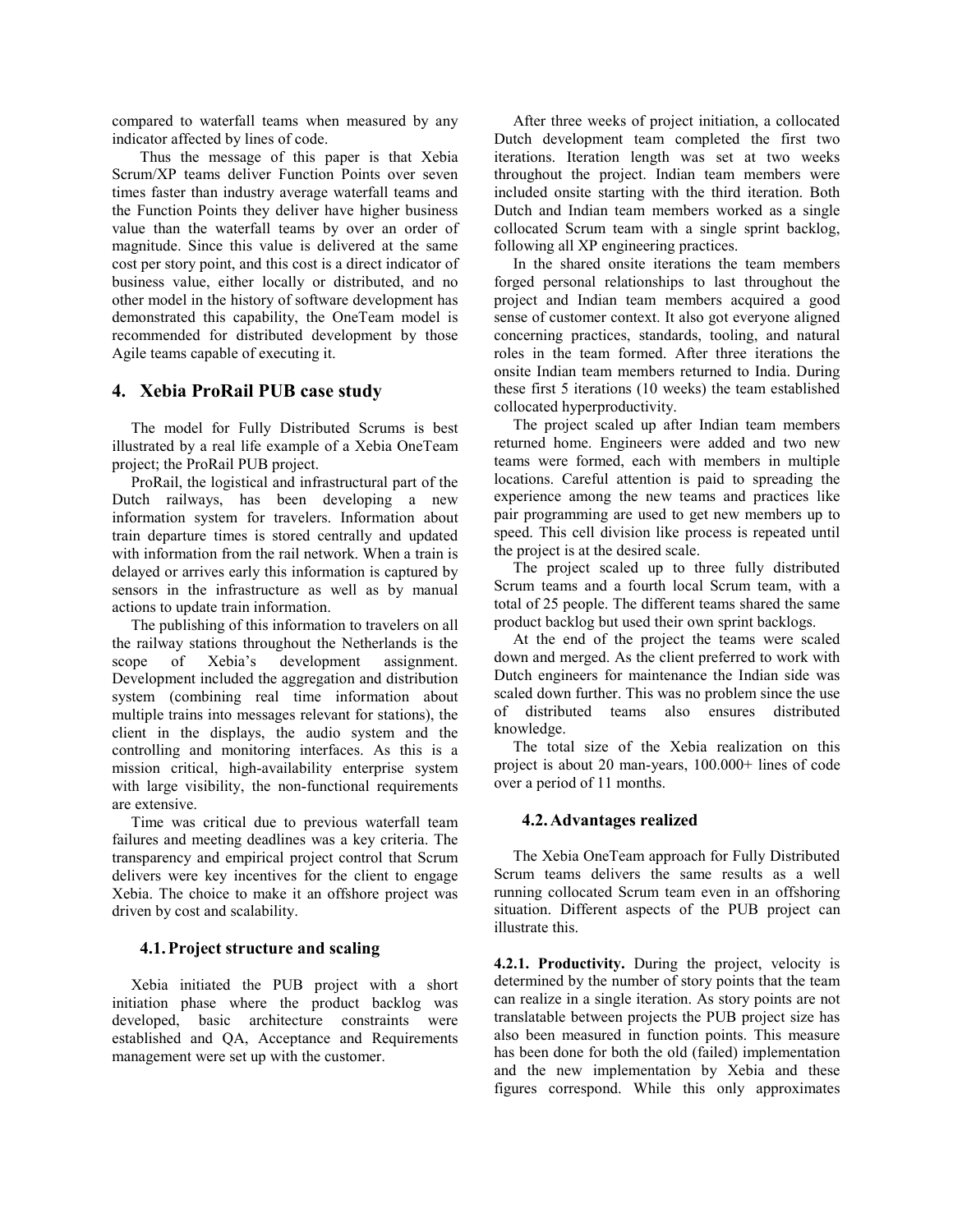business value, it is the best means available to make comparisons over projects. Below is a table taken from a collocated 6 person Scrum (\*) the SirsiDynix project (\*\*) and extended with PUB data .

| Table 1: Productivity of Collocated Scrum vs.            |  |  |  |  |  |
|----------------------------------------------------------|--|--|--|--|--|
| <b>Waterfall Teams [5], SirsiDynix Distributed Scrum</b> |  |  |  |  |  |
| [9], and Xebia OneTeam.                                  |  |  |  |  |  |

|                                   | Colocated<br>Scrum* | Waterfall* | <b>SirsiDynix</b><br><b>Distributed</b><br>Scrum** | Xebia<br><b>Distributed</b><br><b>Scrum</b> |
|-----------------------------------|---------------------|------------|----------------------------------------------------|---------------------------------------------|
| Person<br><b>Months</b>           | 54                  | 540        | 827                                                | 125                                         |
| Lines of<br>Java                  | 51000               | 58000      | 671688                                             | 100000                                      |
| <b>Function</b><br><b>Points</b>  | 959                 | 900        | 12673                                              | 1887                                        |
| FP<br>per<br>dev.<br>per<br>month | 17.8                | 1.7        | 15.3                                               | 15.1                                        |

Table 1 shows Scrum projects easily outperform the waterfall project. Xebia Distributed Scrum is close to the collocated Scrum and the performance of the SirsiDynix and Xebia project is very similar. This shows that the high performance fully distributed Scrum approach is reproducible and not unique to the SirsiDynix environment.

To investigate the effect of distributing teams on productivity we can look at the realization cost per story point throughout the project.



#### **Figure 1: Project costs in hours per story point**

It is important to note is that there is a gradual increase in story point cost during the life of most projects due to growing complexity and growing codebase. This constant has been compensated for to focus the above diagram on any outliers. The transition from a local team to a distributed team took place at iteration 6. As can be seen from the resulting graph, the number of hours needed to implement a story point was not affected by this distribution. Storypoint estimates were determined at the beginning of the project for the whole product backlog and were determined for new requirements as they surfaced. Iteration 18 and 19 show a significant increase in hours needed per story point. Technical debt had been built up during the previous iterations. Starting with iteration 20 this technical debt was consistently removed, resulting in a gradual increase in productivity.

**4.2.2. Clear communication through Scrum.** The Scrum meetings facilitate almost all necessary communication. This is possible because the team is fully distributed and shares the same sprint goals. All Scrum meetings were done in a distributed way using video conferencing via a simple Skype video call with the exception of the Demo. Separate meeting rooms are set up with conference equipment and a Scrum planning tool using a digital burn down chart to share the status of the sprint across locations. A microphone is passed around as 'talking stick' to facilitate clear audibility. Xebia found that face to face visuals greatly increases the effectiveness of communication and enhances personal relationships.

The Sprint planning meeting is done with the whole team using planning poker so that members on both shores contribute to the estimation process. Planning a distributed sprint took 4 hours on average.

The daily standup meetings are done when the Netherlands come to work. A distributed standup lasts no longer then 15 minutes.

The retrospective goes in the same fashion as the Sprint planning meeting. The distributed retrospective is completed in 2 hours.

The demo was not shared in this case to provide maximum focus and responsiveness to the customer. The Dutch members briefed the Indian members after every Demo.

A Scrum of Scrums meeting was held by ScrumMasters after the stand-ups to synchronize any dependant issues or impediments as well as technological issues.

Together these meetings provide the full official meeting cycle. One on one meetings are held as necessary, as well as design discussions. This is no different from a collocated Scrum with the exception of tooling.

**4.2.3. High quality and consistency.** Throughout the course of the PUB project a lot of attention has been paid to quality. The Scrum definition of done for this project includes unit test coverage of at least 80%, fully automated functional testing, full regression testing, performance and load testing for all implemented stories as well as updating the necessary documentation.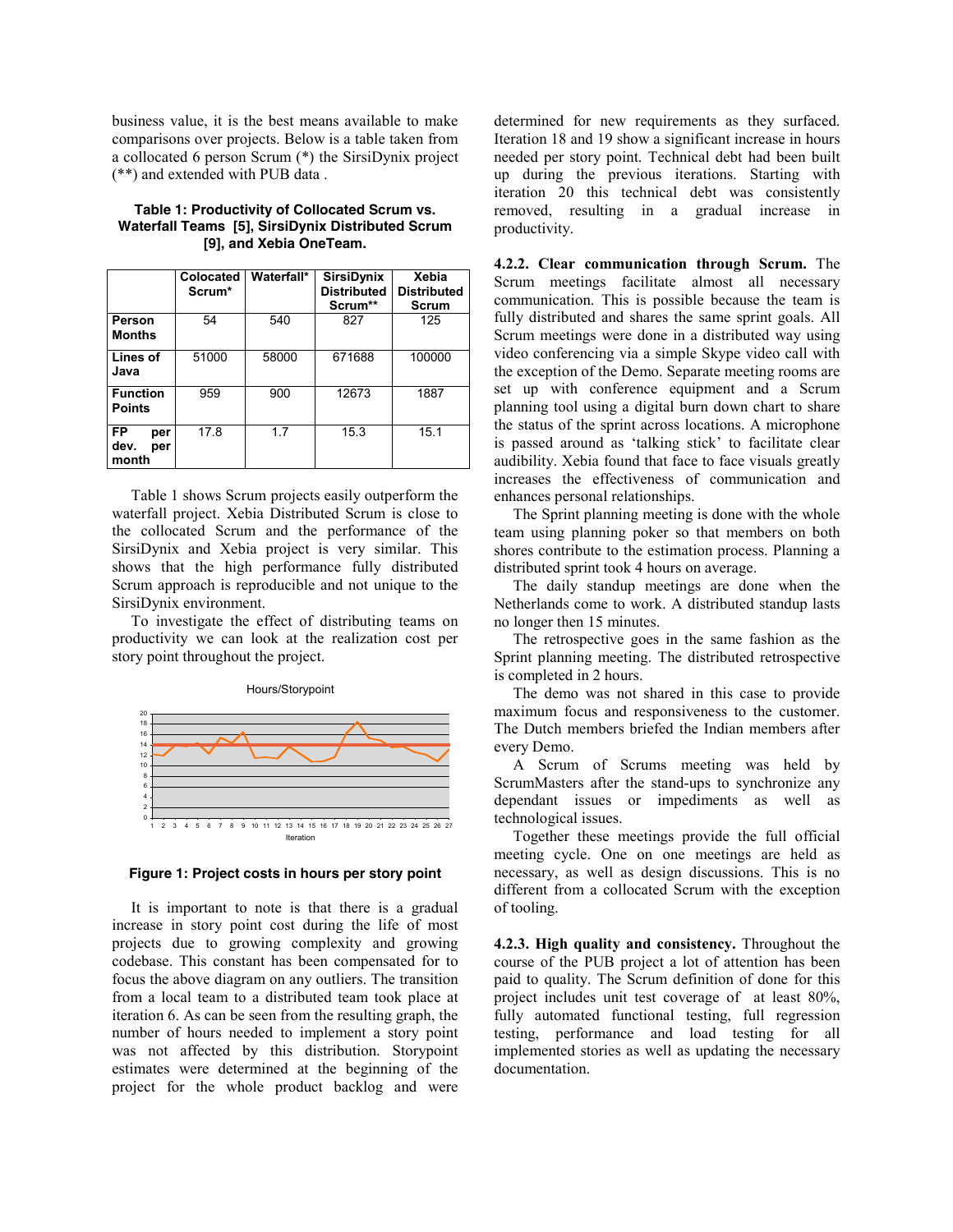For every functionality the whole team discusses proper design and necessary refactoring takes place. In addition to this shared ownership over design every team employs a 'quality watchdog'. This is a team member accountable for quality and consistency. Any problems that he / she signals are to be picked up and discussed by the team. All teams share the same team room and team members participate in design discussions of other teams in order to maintain architectural consistency across teams. Pair programming and rotation of people between teams is used to avoid code ownership and spread knowledge.



**Figure 2: Cumulative vs. open defects in project**

All issues that are found outside the iteration are measured and solved as shown in the graph above which shows that the number of open defects remains constant (around 50) and the project is not building up technical debt during development. The number of open bugs per KLOC is actually decreasing because the code base is continuously growing. Other issue data also shows that more than 90% of the defects found are solved in the same iteration in which they were introduced.

Based on these numbers we can conclude that the verification and validation process has isolated 6 defects per KLOC. During acceptance tests less than 1 defect per KLOC was found. A fair estimate is that 50% of the defects are still left in the product after the acceptance test, leaving us with 1 defect per KLOC. This is far less than industry average, which is around 5 defects per KLOC [10]. Fully Distributed OneTeam Scrums applying XP practices produce extremely high quality.

**4.3.4. Transparency and control.** The project could accurately estimate required time and budget by combining the product backlog with good estimates and velocity measured over time [11]. This gave the client all required information to be in control. Providing transparency and proof of progress by showing working software after every iteration created visibility and built trust.

#### **4.3.Challenges faced**

While Scrum is simple to understand, it is not that easy to implement. Distributed development adds another layer of complexity. The PUB project encountered a number of challenges in these area's.

**4.3.1 Cultural differences.** Indian and Dutch team members have a different background and culture. This shows most clearly in communication. For example, where Dutch team members can be loud and direct, Indian team members can be careful and cautious in their expression. Also India is more hierarchically oriented than the Netherlands. The first and most important thing to counter these differences is good personal relationships. By traveling at the beginning and throughout the project, by seeing each other daily in stand-ups, and by being part of the same team we started building relationships that were focused on the person. Secondly, a team culture aimed at openness and direct communication was actively developed by the ScrumMasters. This helped bring out issues during retrospectives and lowered communication barriers. Thirdly, a company culture of openness with an equal value system on both sites supported the team culture and made identifying with each other easier.

**4.3.2. Sharing context and priorities.** In an offshoring situation it is difficult to fully communicate all client nuances, context and priorities to offsite team members. To actively distribute this knowledge we scheduled regular traveling, always-open Skype connections, a project news gazette after every iteration and informal updates by the product owner.

**4.3.3. Managing customers new to Agile.** Although the Scrum process does not require a formal project manager, Xebia does add a project manager to projects. He or she handles financial arrangements and client expectations and most importantly does whatever it takes to make Scrum work for this customer. As the client did not have previous Agile experience, the project manager worked with the client as a Meta ScrumMaster / coach to bring the organization into an Agile way of working and acted as proxy product owner. This provided the teams and Scrum masters a clear product backlog and interface to the client organization from day one. The proxy product owner / project manager ensured proper Agile planning and was in continuous dialog with the client about deadlines, scope and progress. The ScrumMasters focused on the sprints, the process and the quality.